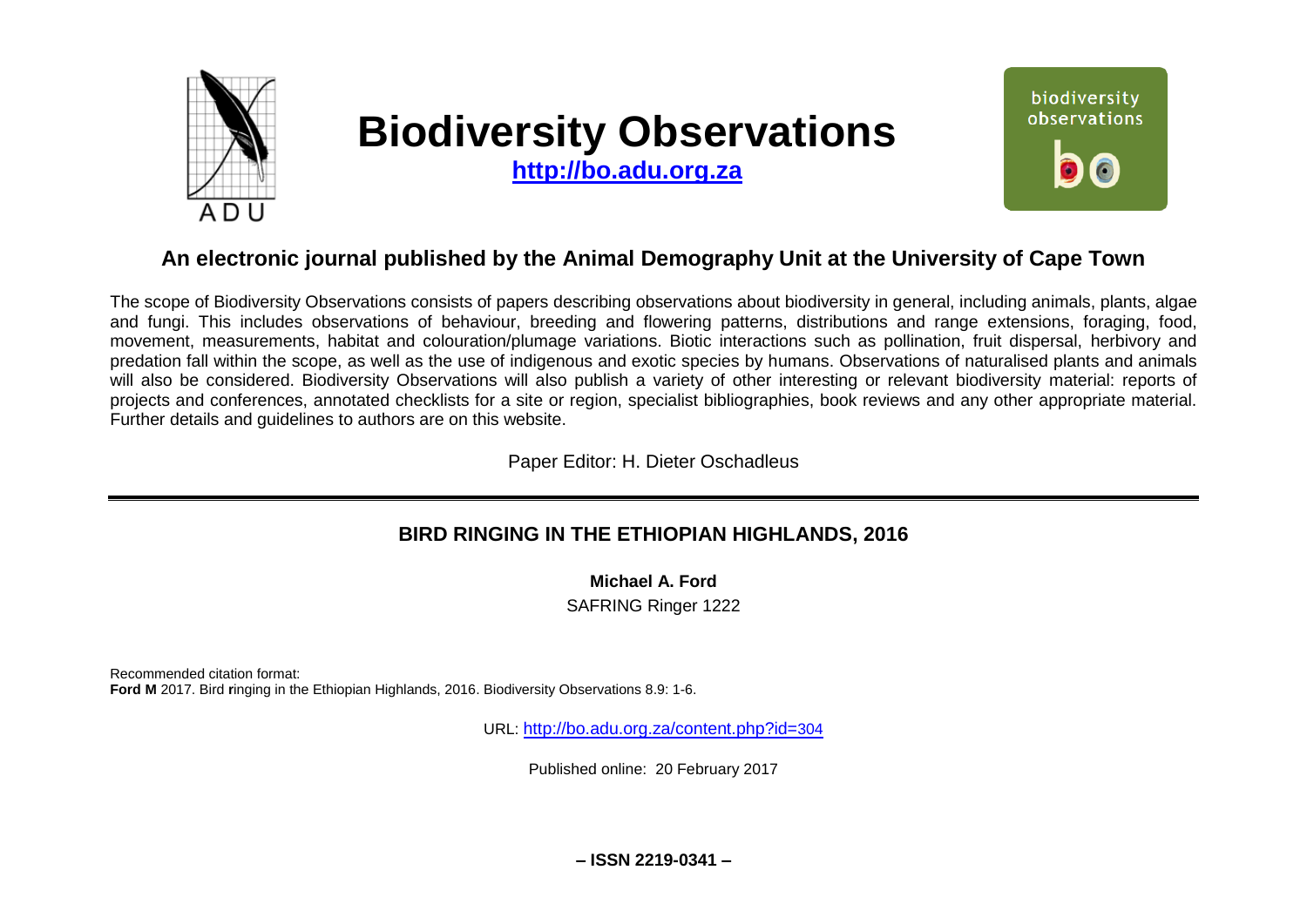

#### **AFRING NEWS**

### **BIRD RINGING IN THE ETHIOPIAN HIGHLANDS, 2016**

*Michael A. Ford*

SAFRING Ringer 1222, hermanusmike@gmail.com

As a consequence of my four voluntary ringing visits to the Kuzeydoga migration ringing stations in eastern Turkey over the past 6 years, I formed a positive relationship with the founder and leader of the project, Dr. Cagan Sekercioglu, Assistant Professor of the Biology department of the University of Utah, USA. This led to my being invited to head up a team carrying out the field work for another project, namely an annual two-month survey of the birds of the montane rain-forest of the Ethiopian Highlands, and in particular the Harenna forest within the Bale Mountain National Park.

The objective of the project was to monitor population changes and altitudinal movements of forest species within this biome. The 2016 field work was year six of a 12 year-plus project and ran from October 23<sup>rd</sup> through December 13<sup>th</sup>. This period ran from the last days of the main rainy season into the winter dry season.

The logistics of the project were quite arduous, in that ringing took place at 5 forest sites, with two days of ringing at each site, making a complete circuit of 10 days (Fig. 1). These 10-day circuits were repeated 5 times during the span of the project, and, as a measured effort system of 20 12metre 4-shelf nets was used at each site, this meant either setting up or taking down nets and campsites 50 times in 50 days, in addition to the travel on very bad roads between the five sites, spanning a distance of 134 kilometres between the top site – Dinsho, and the lowest site – Chiri.<br>Fig. 1. Location of Harenna forest in the Bale Mountain National Park

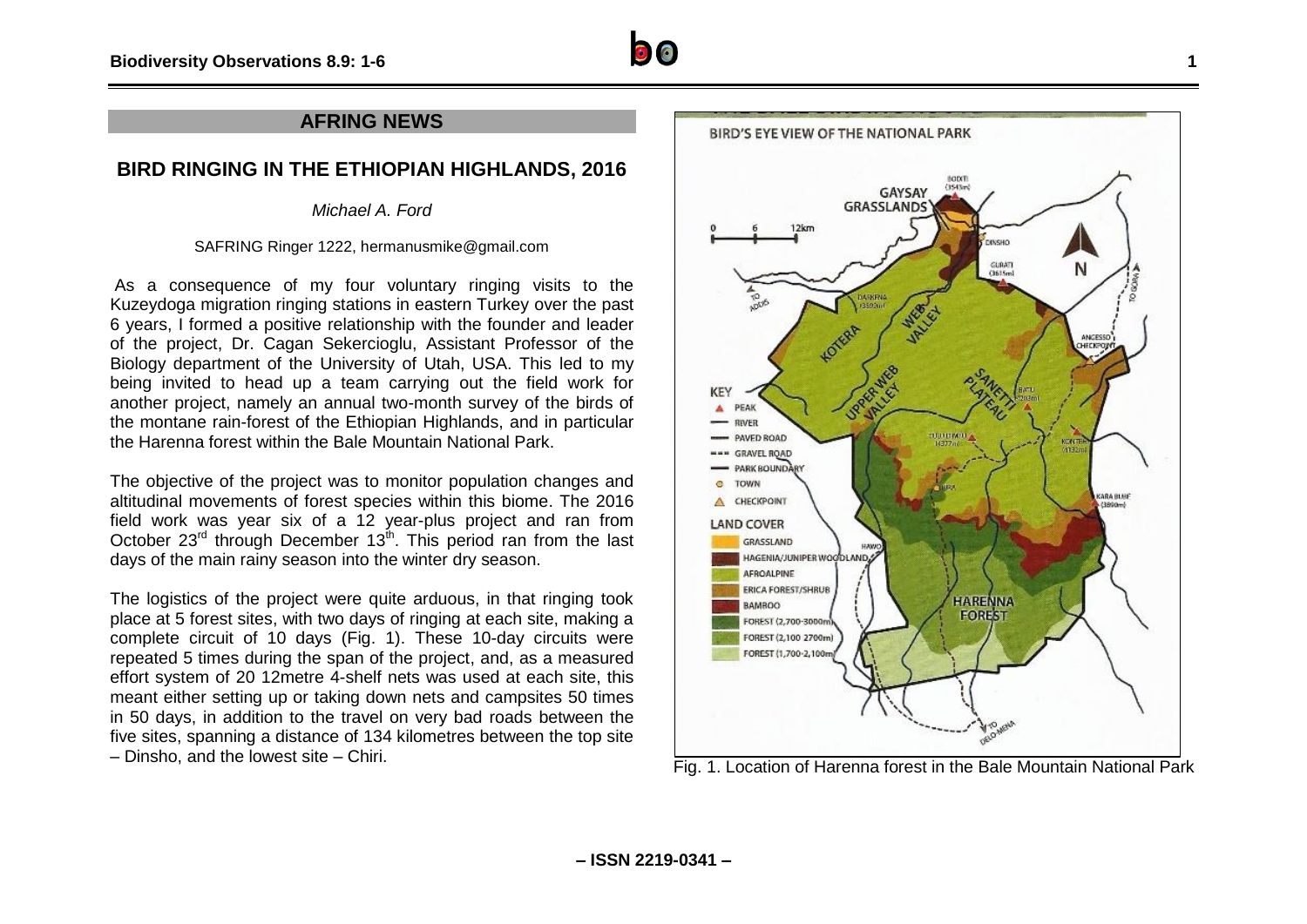

The project team consisted of 6 people – myself as ringer, plus 5 Ethiopian helpers – a driver, a cook, 2 assistants and an Ethiopian Wildlife Conservation Authority monitor (Fig. 2). All team members spoke reasonable English and were experienced, very friendly and helpful in all respects. Transport consisted of a hired Toyota Land Cruiser, which type of vehicle certainly was necessary in view of the atrocious state of the Forest and Plateau road, especially during and immediately after the rainy season (Fig. 3).



Fig. 2. Bogged down.

Accommodation consisted of basic dormitory rooms at Dinsho and Katcha (Bale Mountain Lodge), and camping in Harenna forest. The latter was a unique experience for me, as we simply pulled off the

road, walked into the forest, found a clearing and made camp, being totally self-sustaining and unprotected in habitat well known for forest Lion (Fig. 4) and Leopard, as well as a range of other mammals such as Hyaena, Golden Jackal, Genet, Civet Cat, Giant Forest Hog, Mountain Nyala, Melenik's Bushbuck, Colobus Monkey and Olive Baboon, all of which were observed at some stage of the stay. Thankfully, there were no snakes and no mosquitoes.



Fig. 3. The expedition team.

Ringing took place at each site from half an hour before dawn until dusk on day one, and from half an hour before dawn until noon on day two, with the second afternoon being used to break camp, move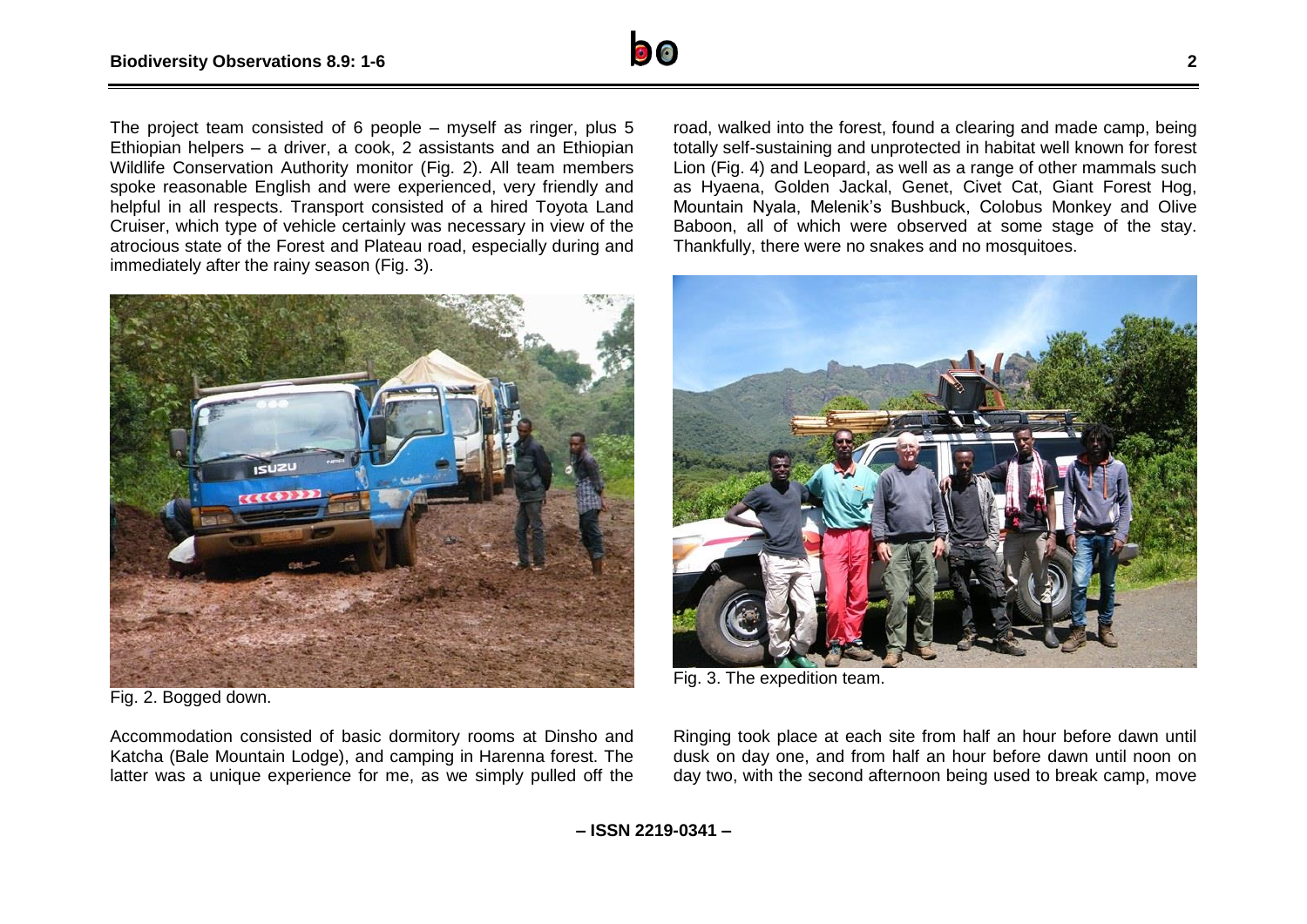

to the next site and set up there. As it was thick forest habitat, ringing was fairly slow, with maximum catches between dawn and midmorning, dwindling down to very little after that. It was noticeable that daily catches increased from very low rates at the highest altitudes to quite busy levels at the lowest forest, namely the shade-coffee forest at Chiri.



Fig. 4. Forest Lion in Harenna forest.

Over the 50-day period a total of 432 new birds were ringed, plus 149 re-captures from the previous five seasons – a grand total of 581 birds of 42 species. Of those species 24 were new to me, the other 18 being species that I had ringed previously in southern Africa, or in Turkey in the case of the two palaearctic migrant species captured,

namely Chiffchaff, *Phylloscopus collybita,* and Common Blackcap *Sylvia atricapilla* (see table 1).

For me, the most interesting species ringed were the Abyssinian endemics, namely Abyssinian Catbird *Parophasma galinieri,* Brownrumped Seedeater *Serinus tristriatus*, Abyssinian Slaty-flycatcher *Melaenornis chocolatinus* and Abyssinian Oriole *Oriolus monacha.* Other interesting species included the white-winged race of African Paradise-flycatcher *Terpsiphone viridis,* African Hill-babbler *Pseudoalcippe abyssinica,* and the Abyssinian cousin of our Victorin's and Knysna Warblers, the Cinnamon Bracken-warbler *Bradypterus cinnamomeus.* 

There was an element of frustration in being surrounded each day by a number of noisy and exotic canopy-dwelling species that never came down to net-level and were thus never ringed. These included Yellow-fronted Parrot *Poicephalus flavifrons,* Black-winged Lovebird *Agapornis taranta,* Banded Barbet *Lybius undatus*, Silvery-cheeked Hornbill *Bycanistes brevis,* Sharpe's Starling *Pholia sharpie* and White-cheeked Turaco *Tauraco leucotis.*

At the completion of each circuit in the low-altitude shade-coffee forest at Chiri, we then undertook the long, slow drive of 134 kilometres back to Dinsho to start the next round. This grinding, mainly up-hill journey was made more interesting by our transit of the Sanetti Plateau, a high altitude region of afro-alpine meadow and home to a number of endemic animals and birds, the most famous of which is surely the endangered Ethiopian Wolf *Canis simensis*, which we were fortunate enough to see six times during our 10 transits (Fig. 5). This cold and desolate treeless plateau is a favourite hunting ground for many species of raptors due to the large numbers of rodents inhabiting the alpine meadows. My observations list for the plateau included 16 raptor species, ranging from the omni-present Augur Buzzard *Buteo augur* to the magnificent Golden Eagle *Aquila chrystatos*, and the Bearded Vulture *Gyptaetus barbatus.*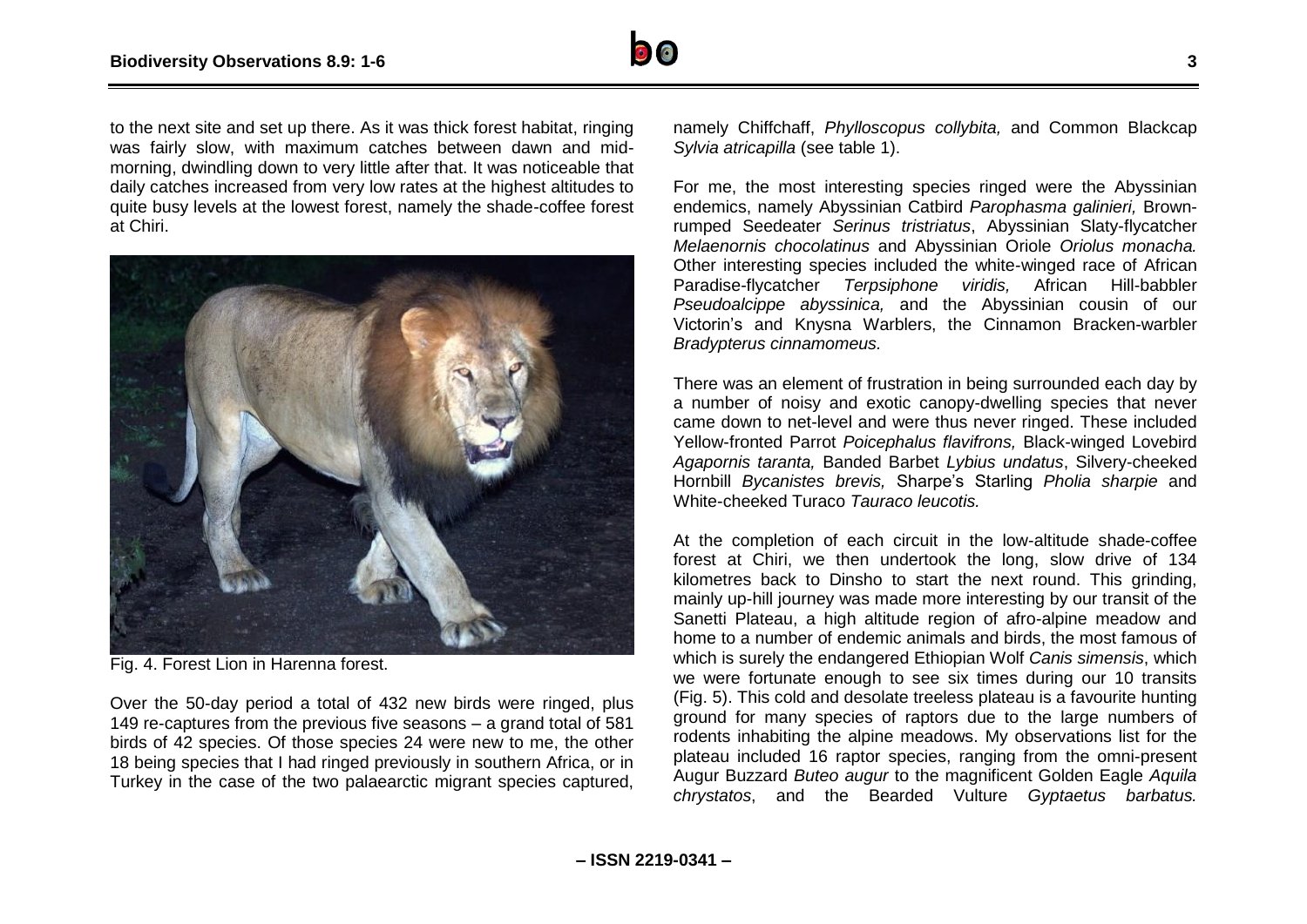

Additionally, a number of habitat-specific endemics were to be seen, such as Blue-winged Goose *Cyanocheu cyanoptera,* Black-headed Siskin *Serinus nigriceps* and Spot-breasted Lapwing *Vanellus melanocephalus.* The most southerly breeding population of Ruddy Shelduck *Tadorna ferruginia* were also easily seen on the small ponds scattered across the plateau.



Fig. 5. Ethiopian Wolf.

Whilst the ringing work was challenging and living conditions were rather basic, this two-month adventure in Ethiopia was completely different to any ringing project I have undertaken in the past, and our ability to ring birds and observe the wildlife in the mainly unspoilt and pristine habitat of the Bale Mountain National Park was a privilege afforded to very few, and for which I will always be grateful.

#### **Acknowledgements**

Dr Cagan Sekercioglu, Assistant Professor of Biology, University of Utah, USA.

Muluken Abayneh, Ecologist, Ethiopian Wildlife Conservation Authority.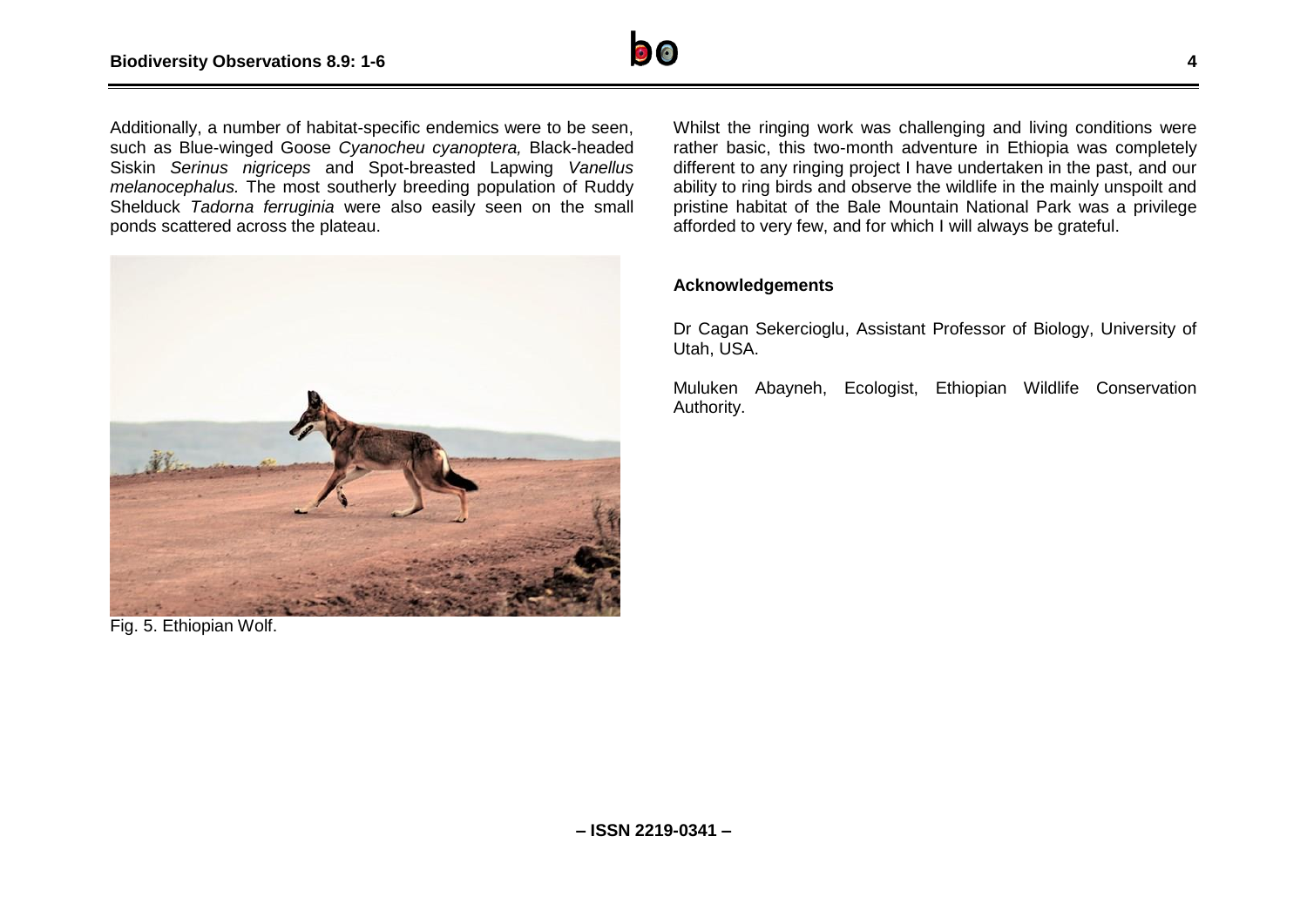

Table 1. Bale Mountain Project 2016 Season, Total Birds Processed by Site and Species (New-Recaptures-Total).

| <b>Species</b>                | Latin                          | Dinsho        | Katcha        | Magano        | Manyate       | Chiri         | Total         |
|-------------------------------|--------------------------------|---------------|---------------|---------------|---------------|---------------|---------------|
| Abyssinian Ground Thrush      | Zoothera piaggiae              |               | $4 - 16 - 20$ | $11 - 4 - 15$ | 15-11-26      |               | 30-31-61      |
| <b>Mountain Thrush</b>        | Turdus abyassinicus            | $14 - 1 - 15$ | $14 - 6 - 20$ | $3 - 0 - 3$   | $5 - 1 - 6$   | 32-4-36       | 68-12-80      |
| <b>Tambourine Dove</b>        | Turtur tympanistria            |               |               | $7 - 0 - 7$   | $20 - 0 - 20$ | $17 - 1 - 18$ | $44 - 1 - 45$ |
| Montane White-eye             | Zosterops poliogastrus         | $4 - 1 - 5$   | $3 - 1 - 4$   | $2 - 0 - 2$   |               | 17-13-30      | 26-15-41      |
| Olive Sunbird                 | Nectarinia olivacea            |               | $0 - 4 - 4$   | $10 - 8 - 18$ | $5 - 7 - 12$  | $5 - 7 - 12$  | 20-26-46      |
| Dark-capped Bulbul            | Pycnonotus tricolor            |               | $5 - 0 - 5$   |               |               | $11 - 0 - 11$ | $16 - 0 - 16$ |
| Lemon Dove                    | Aplopelia larvata              |               | $5 - 0 - 5$   | $4 - 0 - 4$   | $3 - 0 - 3$   | $4 - 0 - 4$   | $16 - 0 - 16$ |
| Abyssinian Crimsonwing        | Cryptospiza salvadorii         |               | $10 - 5 - 15$ | $10 - 4 - 14$ |               |               | 20-9-29       |
| <b>Green Twinspot</b>         | Mandingoa nitidula             |               |               |               | $16 - 2 - 18$ | $6 - 3 - 9$   | $22 - 5 - 27$ |
| Chiffchaff                    | Phylloscopus collybita         | $2 - 0 - 2$   | $14 - 1 - 15$ |               |               |               | $16 - 1 - 17$ |
| African Pygmy Kingfisher      | Espidina picta                 |               |               |               | $2 - 0 - 2$   | 12-10-22      | 14-10-24      |
| African Dusky Flycatcher      | Muscicapa adusta               | $1 - 0 - 1$   | $1 - 3 - 4$   | $2 - 1 - 3$   | $2 - 0 - 2$   | $7 - 4 - 11$  | $13 - 8 - 21$ |
| Ruepell's Robin-chat          | Cossypha semirufa              | $2 - 0 - 2$   | $5 - 5 - 10$  | $4 - 0 - 4$   | $6 - 4 - 10$  |               | 17-9-26       |
| Grey-backed Cameroptera       | Cameroptera brachyura          |               |               | $2 - 1 - 3$   | $2 - 2 - 4$   | $4 - 0 - 4$   | $8 - 3 - 11$  |
| <b>Streaky Seedeater</b>      | Serinus striolatus             | $2 - 0 - 2$   | $4 - 4 - 8$   |               |               |               | $6 - 4 - 10$  |
| <b>Brown-rumped Seedeater</b> | Serinus tristriatus            | $9 - 1 - 10$  |               |               |               |               | $9 - 1 - 10$  |
| <b>Brown Woodland Warbler</b> | Phylloscopus umbrovirens       | $3 - 2 - 5$   | $4 - 0 - 4$   | $1 - 0 - 1$   |               |               | $8 - 2 - 10$  |
| Red-capped Robin-chat         | Cossypha natalensis            |               |               |               |               | $5 - 4 - 9$   | $5 - 4 - 9$   |
| Abyssinian Slaty-flycatcher   | Melaenornis chocolatinus       | $5 - 3 - 8$   | $3 - 0 - 3$   | $3 - 0 - 3$   |               | $1 - 0 - 1$   | $12 - 3 - 15$ |
| African Hill-babbler          | Pseudoalcippe abyssinica       |               | $2 - 1 - 3$   | $7 - 2 - 9$   |               |               | $9 - 3 - 12$  |
| African Paradise Flycatcher   | Terpsiphone viridis            |               | $3 - 0 - 3$   |               | $1 - 0 - 1$   | $4 - 2 - 6$   | $8 - 2 - 10$  |
| Cinnamon Bracken Warbler      | <b>Bradypterus cinnamomeus</b> |               | $3 - 0 - 3$   | $2 - 0 - 2$   |               |               | $5 - 0 - 5$   |
| Yellow-bellied Waxbill        | Coccopygia quartina            |               | $4 - 0 - 4$   |               |               |               | $4 - 0 - 4$   |
| European Blackcap             | Sylvia atricapilla             |               | $1 - 0 - 1$   |               |               | $6 - 0 - 6$   | $7 - 0 - 7$   |
| <b>Common Fiscal</b>          | Lanius collaris                |               |               |               |               | $3 - 1 - 4$   | $3 - 1 - 4$   |
| Abyssinian Oriole             | Oriolis monacha                |               | $0 - 2 - 2$   | $1 - 0 - 1$   |               | $1 - 0 - 1$   | $2 - 2 - 4$   |